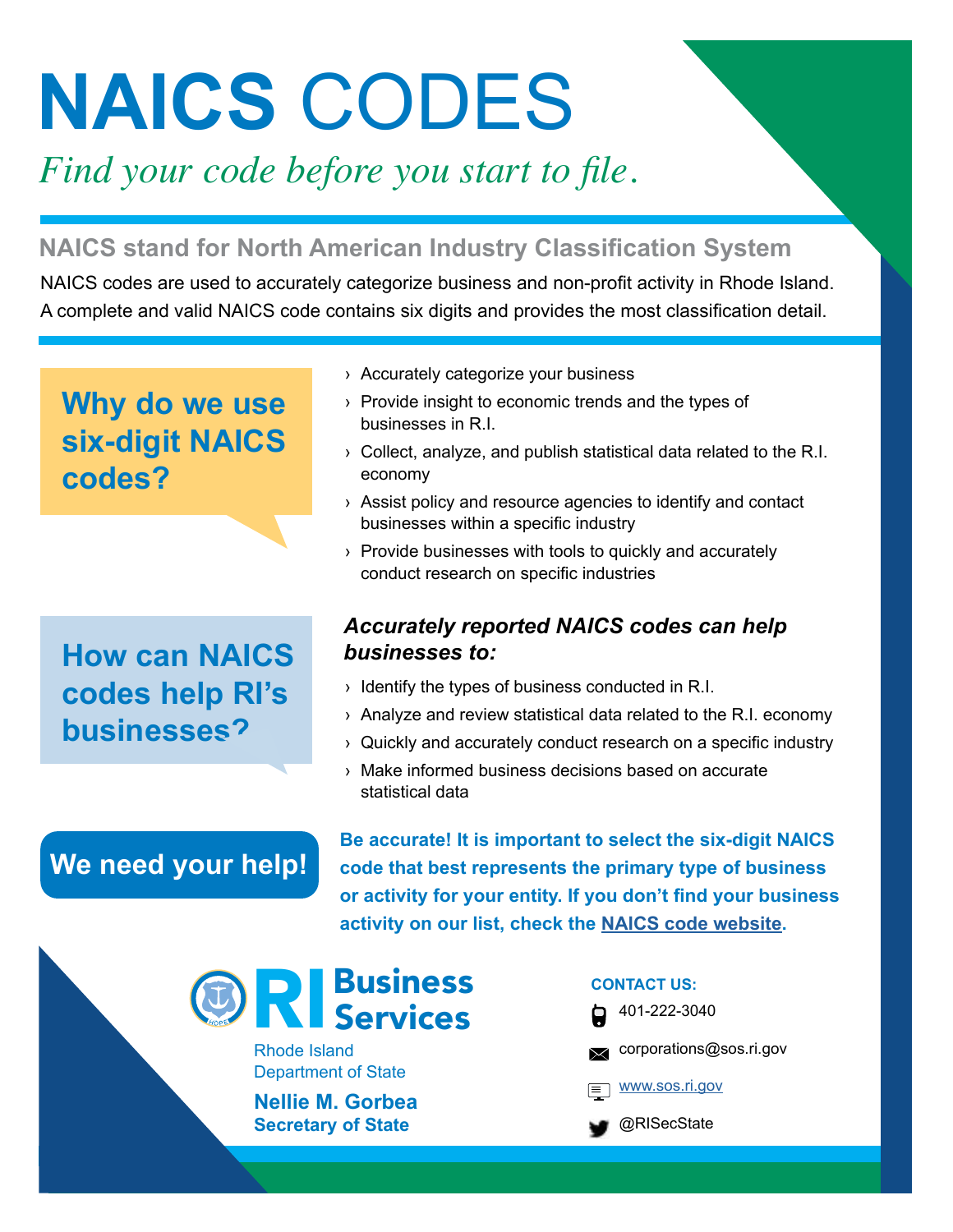#### **This list contains a sampling of codes from each industry type. There are thousands of NAICS Codes. If you don't find your business or activity on our list, check the [NAICS Code website.](https://www.census.gov/eos/www/naics/)**

| <b>ACCOMMODATION, FOOD</b>                                  | 713920                                       |                     | <b>Skiing facilities</b>                                    | 522110            | Commercial banking                                              |        | Broadcasting (except Internet) &                                                   |
|-------------------------------------------------------------|----------------------------------------------|---------------------|-------------------------------------------------------------|-------------------|-----------------------------------------------------------------|--------|------------------------------------------------------------------------------------|
| <b>SERVICES, &amp; DRINKING PLACES</b>                      | 713930                                       |                     | Marinas                                                     | 522120            | Savings institutions                                            |        | <b>Telecommunications</b>                                                          |
| Accommodation                                               | 713940                                       |                     | Fitness centers & skating rinks                             | 522130            | Credit unions                                                   | 515111 | Radio networks                                                                     |
| 721310<br>Rooming & boarding houses                         | 713950                                       |                     | <b>Bowling centers</b>                                      | 522220            | Sales financing                                                 | 515112 | Radio stations                                                                     |
| 721211<br>RV (recreational vehicle) parks &                 | 713990                                       |                     | Miniature golf courses                                      | 522291            | Consumer lending                                                | 515120 | Television broadcasting                                                            |
| recreational camps                                          |                                              |                     | <b>Museums, Historical Sites, &amp; Similar</b>             | 522310            | Loan brokers' or agents' offices                                | 517311 | Wired telecommunications carriers                                                  |
| 721110<br>Hotels & motels                                   |                                              | <b>Institutions</b> |                                                             |                   | (i.e., independent                                              | 517312 | Wireless telecommunications                                                        |
| 721191<br>Bed & breakfast, inns                             | 712110                                       |                     | Museums                                                     |                   | Insurance Agents, Brokers, & Related                            |        | carriers (except Satellite)                                                        |
| <b>Food Services &amp; Drinking Places</b>                  | 712120                                       |                     | <b>Historical sites</b>                                     | <b>Activities</b> |                                                                 | 517410 | Satellite telecommunications                                                       |
| 722514<br>Cafeterias & buffets                              |                                              |                     | Performing Arts, Spectator Sports, &                        | 524210            | Insurance agencies & brokerages                                 | 517919 | All other telecommunications                                                       |
| 722410<br>Drinking places (alcoholic                        |                                              |                     | <b>Related Industries</b>                                   |                   | Securities, Commodity Contracts, &                              |        | <b>Data Processing Services</b>                                                    |
| beverages)                                                  | 711410                                       |                     | Agents & managers for artists,                              |                   | <b>Other Financial Investments &amp; Related</b>                | 518210 | Data processing, hosting, & related                                                |
| 722511<br>Full-service restaurants                          |                                              |                     | athletes, entertainers, & other                             | <b>Activities</b> |                                                                 |        | services                                                                           |
| 722513<br>Limited-service restaurants                       |                                              |                     | public figures                                              | 523140            | Commodity contracts brokers                                     | 519120 | Libraries and archives                                                             |
| 722515<br>Snack & non-alcoholic beverage                    | 711510                                       |                     | Independent artists, writers, &                             | 523130            | Commodity contracts dealers                                     | 519130 | Internet publishing and                                                            |
| bars                                                        |                                              |                     | performers                                                  | 523110            | Investment banking & securities<br>dealing                      |        | broadcasting and web search<br>portals                                             |
| 722310<br>Food service contractors                          | 711310                                       |                     | Performing arts companies                                   | 523210            |                                                                 |        |                                                                                    |
| 722320<br>Caterers                                          | 711310                                       |                     | Promoters of performing arts,<br>sports, & similar events   |                   | Securities & commodity exchanges                                | 512110 | <b>Motion Picture &amp; Sound Recording</b><br>Motion picture and video production |
| <b>ADMINISTRATIVE &amp; SUPPORT AND</b>                     | 711211                                       |                     | Spectator sports (including                                 | 523120            | Securities brokerage                                            |        |                                                                                    |
| <b>WASTE MANAGEMENT &amp;</b>                               |                                              |                     | professional sports clubs)                                  | 523930            | Investment advice                                               | 512240 | Sound recording studios                                                            |
| <b>REMEDIATION SERVICES</b>                                 |                                              |                     | <b>CONSTRUCTION OF BUILDINGS</b>                            |                   | <b>HEALTH CARE &amp; SOCIAL</b>                                 |        | <b>MANUFACTURING</b>                                                               |
| <b>Administrative &amp; Support Services</b>                | 236115                                       |                     | New single-family housing                                   | <b>ASSISTANCE</b> |                                                                 | 315990 | Apparel accessories and other                                                      |
| 561439                                                      | Business service centers (including          |                     | construction (except for-sale                               |                   | <b>Ambulatory Health Care Services</b>                          |        | apparel mfg.                                                                       |
|                                                             | private mail centers & copy shops)           |                     | builders)                                                   | 621610            | Home health care services                                       | 312120 | <b>Breweries</b>                                                                   |
| 561740<br>Carpet & upholstery cleaning                      | 236116                                       |                     | New multifamily housing                                     | 621511            | <b>Medical laboratories</b>                                     | 312130 | Wineries                                                                           |
| services                                                    |                                              |                     | construction (except for-sale                               | 621512            | Diagnostic imaging centers                                      | 312140 | <b>Distilleries</b>                                                                |
| 561440<br>Collection agencies                               |                                              |                     | builders)                                                   | 621310            | Offices of chiropractors                                        | 312230 | Tobacco mfg.                                                                       |
| 561450<br>Credit bureaus                                    | 236117                                       |                     | New housing for-sale builders                               | 621210            | Offices of dentists                                             | 334118 | Computer terminal and other                                                        |
| 561410<br>Document preparation services                     | 236118                                       |                     | Residential remodeler                                       | 621330            | Offices of mental health                                        |        | computer peripheral equipment<br>mfg.                                              |
| 561320<br><b>Employment services</b>                        |                                              |                     | <b>Heavy and Civil Engineering</b>                          |                   | practitioners (except physicians)                               | 335121 | Residential electric lighting fixture                                              |
| 561710<br>Exterminating & pest control                      |                                              |                     | <b>Construction</b>                                         | 621320            | Offices of optometrists                                         |        | mfg.                                                                               |
| services                                                    | 237310                                       |                     | Highway, street, & bridge<br>construction                   | 621340            | Offices of physical, occupational &                             | 335122 | Commercial, industrial, and                                                        |
| 561210<br>Facilities support (mngt) services                | 237210                                       |                     |                                                             |                   | speech therapists, & audiologists                               |        | institutional electric lighting fixture                                            |
| 561611<br>Private investigation services                    |                                              |                     | Land subdivision                                            | 621111            | Offices of physicians (except<br>mental health specialists)     |        | mfg.                                                                               |
| 561612<br>Security services                                 | 237110                                       |                     | Water and sewer line and related<br>structures construction | 621112            | Offices of physicians, mental health                            | 332215 | Metal kitchen cooking, utensi,                                                     |
| 561720<br>Janitorial services                               | 237120                                       |                     | Oil and gas pipeline and related                            |                   | specialists                                                     |        | cutlery, and flatware, mfg.                                                        |
| 561730<br>Landscaping services                              |                                              |                     | structures construction                                     | 621391            | Offices of podiatrists                                          | 337110 | Wood kitchen cabinet and<br>countertop mfg.                                        |
| 561110<br>Office administrative services                    | 237130                                       |                     | Power and communication line and                            | 621399            | Offices of all other miscellaneous                              | 337121 | Upholstered household furniture                                                    |
| 561421<br>Telephone answering services                      |                                              |                     | related structures construction                             |                   | health practitioners                                            |        | mfg.                                                                               |
| 561422<br>Telemarketing bureaus                             | 237990                                       |                     | Other heavy & civil engineering                             | 621410            | Family planning centers                                         | 337122 | Nonupholstered wood household                                                      |
| 561510<br>Travel agencies                                   |                                              |                     | construction                                                | 621420            | Outpatient mental health and                                    |        | furniture mfg.                                                                     |
| 561491<br>Repossession services                             |                                              |                     | <b>Specialty Trade Contractors</b>                          |                   | substance abuse centers                                         | 337124 | Metal household furniture mfg.                                                     |
| 561492<br>Court reporting                                   | 238310                                       |                     | Drywall & insulation contractors                            | 621498            | All other outpatient care centers                               | 337125 | Household furniture (except wood                                                   |
| 561790<br>Other services to buildings &                     | 238210                                       |                     | <b>Electrical contractors</b>                               | 621910            | Ambulance services                                              |        | and metal) mfg.                                                                    |
| dwellings                                                   | 238350                                       |                     | Finish carpentry contractors                                | 621991            | Blood and organ banks                                           | 333111 | Farm machinery and equipment                                                       |
| 561990<br>Other support services (including                 | 238330                                       |                     | Flooring contractors                                        | 621999            | All other miscellaneous ambulatory                              |        | mfg.                                                                               |
| packaging & labeling services,<br>& convention & trade show | 238130                                       |                     | Framing carpentry contractors                               |                   | health care services                                            | 333112 | Lawn and garden tractor and home                                                   |
| organizers)                                                 | 238150                                       |                     | Glass & glazing contractors                                 | <b>Hospitals</b>  |                                                                 |        | lawn and garden equipment mfg.                                                     |
| <b>Waste Management &amp; Remediation</b>                   | 238140                                       |                     | Masonry contractors                                         | 622110            | General medical and surgical                                    | 333120 | Construction machinery mfg.                                                        |
| <b>Services</b>                                             | 238320                                       |                     | Painting & wall covering contractors                        |                   | hospitals                                                       | 333131 | Mining machinery and equipment<br>mfg.                                             |
| 562111<br>Solid waste collection                            | 238220                                       |                     | Plumbing, heating & airconditioning                         | 622210            | Psychiatric and substance abuse                                 | 333132 | Oil and gas field machinery and                                                    |
| 562112<br>Hazardous waste collection                        |                                              |                     | contractors                                                 |                   | hospitals                                                       |        | equipment mfg.                                                                     |
| 562910<br><b>Remediation services</b>                       | 238110                                       |                     | Poured concrete foundation &                                | 622310            | Specialty (except psychiatric and<br>substance abuse) hospitals | 339112 | Surgical and medical instrument                                                    |
| 562991<br>Septic tank and related services                  |                                              |                     | structure contractors                                       |                   | <b>Nursing &amp; Residential Care Facilities</b>                |        | mfg.                                                                               |
| 562998<br>All other miscellaneous waste                     | 238160                                       |                     | Roofing contractors                                         | 623110            | Nursing care facilities (skilled                                | 339113 | Surgical appliance and supplies                                                    |
| management services                                         | 238170                                       |                     | Siding contractors                                          |                   | nursing facilities)                                             |        | mfg.                                                                               |
| <b>AGRICULTURE, FORESTRY,</b>                               | 238910                                       |                     | Site preparation contractors                                | 623210            | Residential intellectual and                                    | 339114 | Dental equipment and supplies                                                      |
| <b>HUNTING,&amp; FISHING</b>                                | 238120                                       |                     | Structural steel & precast concrete                         |                   | developmental disability facilities                             |        | mfg.                                                                               |
| 115210<br>Breeding, animal, services                        |                                              |                     | construction contractors                                    | 623220            | Residential mental health and                                   | 339116 | Dental Laboratories                                                                |
| 336611                                                      | 238340<br>Fishing boat, commercial, building |                     | Tile & terrazzo contractors                                 |                   | substance abuse facilities                                      | 322219 | Other paperboard container mfg.                                                    |
| 115310<br>Forestry                                          | 238290                                       |                     | Other building equipment<br>contractors                     |                   | <b>Social Assistance (Community Food</b>                        | 322220 | Paper bag and coated and treated<br>paper mfg.                                     |
| <b>Support Activities for Agriculture &amp;</b>             | 238390                                       |                     | Other building finishing contractors                        |                   | and Housing/Other Relief Services)                              | 322230 | Stationery product mfg.                                                            |
| Forestry                                                    | 238190                                       |                     | Other foundation, structure, &                              | 624110            | Child and youth services                                        |        |                                                                                    |
| 115210<br>Support activities for animal                     |                                              |                     | building exterior contractors                               | 624120            | Services for elderly and persons<br>with disabilities           | 322291 | Sanitary paper product mfg.                                                        |
| production (including farriers)                             | 238990                                       |                     | All other specialty trade contractors                       |                   |                                                                 | 322299 | All other converted paper product<br>mfg.                                          |
| Support activities for forestry<br>115310                   |                                              |                     | <b>EDUCATIONAL SERVICES</b>                                 | 624190            | Other individual and family services                            | 324110 | Petroleum refineries                                                               |
| <b>ARTS, ENTERTAINMENT, &amp;</b>                           | 611110                                       |                     |                                                             | 624210            | Community food services                                         | 324121 | Asphalt paving mixture and block                                                   |
| <b>RECREATION</b>                                           | 611310                                       |                     | Elementary and secondary schools                            | 624221            | Temporary shelters                                              |        | mfg.                                                                               |
| <b>Amusement, Gambling, &amp; Recreation</b>                |                                              |                     | Colleges, universities, and<br>professional schools         | 624229            | Other Community housing services                                | 324122 | Asphalt shingle and coating                                                        |
| Industries                                                  | 611519                                       |                     | Other technical and trade schools                           | 624230            | Emergency and other relief services                             |        | materials mfg.                                                                     |
| 713110<br>Amusement parks                                   |                                              |                     |                                                             | 624310            | Vocational rehabilitation services                              | 324191 | Petroleum lubricating oil and grease                                               |
| 713120<br>Arcades, amusement                                |                                              |                     | <b>FINANCE &amp; INSURANCE</b>                              | 624410            | Child day care services                                         |        | mfg.                                                                               |
| 713120<br>Gambling industries                               |                                              |                     | <b>Credit Intermediation &amp; Related</b>                  |                   | <b>INFORMATION</b>                                              | 324199 | All other petroleum and coal                                                       |
| 713910<br>Golf courses                                      |                                              | <b>Activities</b>   |                                                             | 511199            | All other publisher                                             |        | products mfg.                                                                      |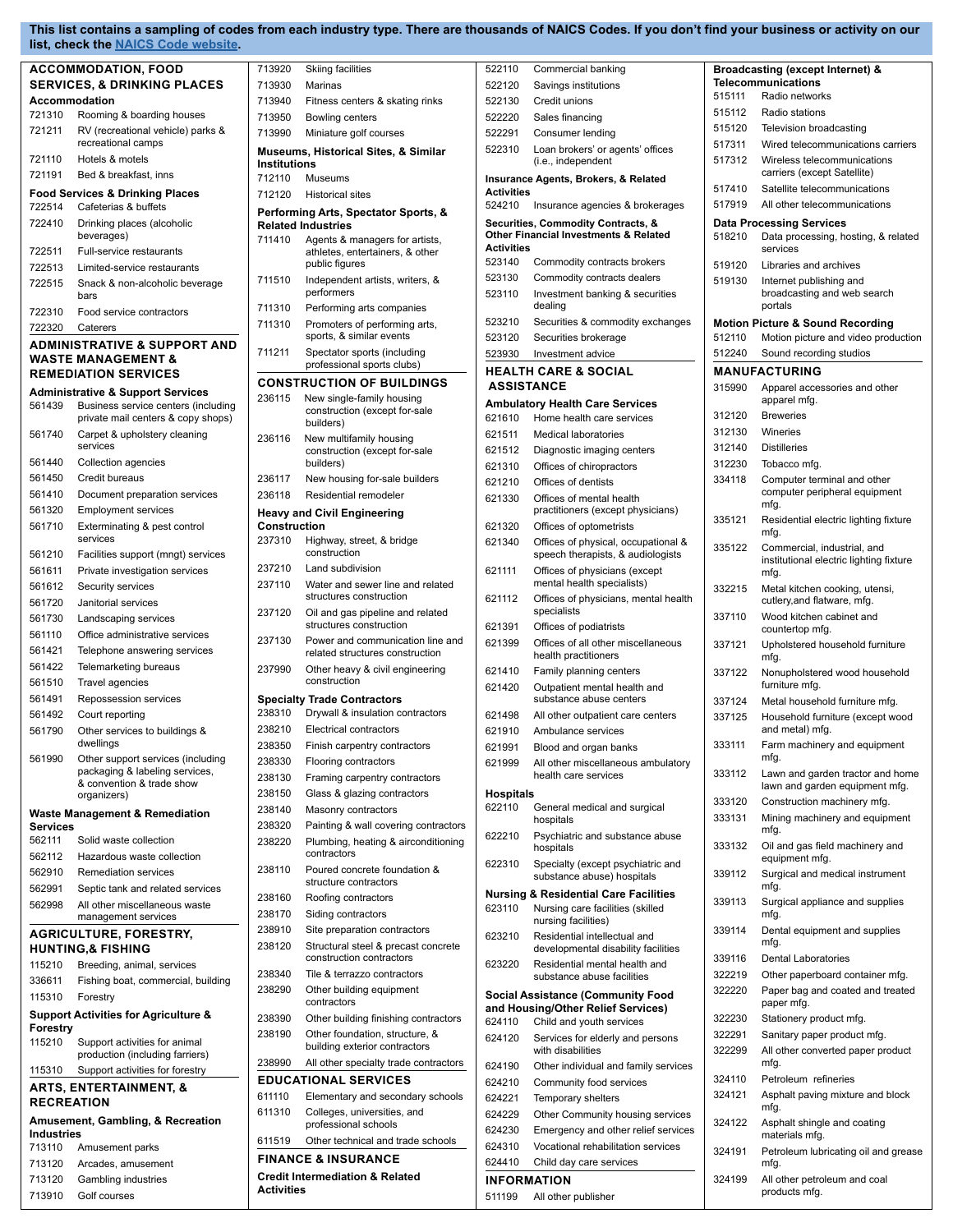| 326111 | Plastics bag and pouch mfg.          |
|--------|--------------------------------------|
|        |                                      |
| 326112 | Plastics packaging film and sheet    |
|        | (including laminated) mfg.           |
| 326113 | Unlaminated plastics film and sheet  |
|        | (except packaging) mfg.              |
|        |                                      |
| 326121 | Unlaminated plastics profile shape   |
|        | mfg.                                 |
| 326122 | Plastics pipe and pipe fitting mfg.  |
|        |                                      |
| 326130 | Laminated plastics plate, sheet      |
|        | (except packaging), and shape mfg.   |
| 326160 | Plastics bottle mfg.                 |
| 326191 |                                      |
|        | Plastics plumbing fixture mfg.       |
| 326199 | All other plastics product mfg.      |
| 331110 | Iron and steel mills and ferroalloy  |
|        | mfg.                                 |
|        |                                      |
| 331210 | Iron and steel pipe and tube mfg.    |
|        | from purchased steel                 |
| 331221 | Rolled steel shape mfg.              |
|        |                                      |
| 331222 | Steel wire drawing                   |
| 331313 | Alumina refining and primary         |
|        | aluminum production                  |
| 331315 | Aluminum sheet, plate, and foil mfg. |
|        |                                      |
| 331318 | Other aluminum rolling, drawing,     |
|        | and extruding                        |
| 331410 | Nonferrous metal (except             |
|        | aluminum) smelting and refining      |
|        |                                      |
| 331420 | Copper rolling, drawing, extruding,  |
|        | and alloying                         |
| 331491 | Nonferrous metal (except copper      |
|        | and aluminum) rolling, drawing, and  |
|        | extruding                            |
|        |                                      |
| 331492 | Secondary smelting, refining, and    |
|        | alloying of nonferrous metal (except |
|        | copper and aluminum)                 |
| 331511 | Iron foundries                       |
| 331512 | Steel investment foundries           |
|        |                                      |
| 331524 | Aluminum foundries (except die-      |
|        | casting)                             |
| 331529 | Other nonferrous metal foundries     |
|        | (except die-casting)                 |
| 323111 | Commercial printing (except screen   |
|        |                                      |
|        | and books)                           |
| 323113 | Commercial screen printing           |
| 323117 | Books printing                       |
|        |                                      |
| 323120 | Support activities for printing      |
| 313110 | Fiber, yarn, and thread mills        |
| 313210 | Broadwoven fabric mills              |
|        |                                      |
| 313220 | Narrow fabric mills and schiffli     |
|        | machine embroidery                   |
| 313230 | Nonwoven fabric mills                |
|        | Knit fabric mills                    |
| 313240 |                                      |
| 313310 | Textile and fabric finishing mills   |
| 313320 | Fabric coating mills                 |
|        |                                      |
| 314110 | Carpet and rug mills                 |
| 314120 | Curtain and linen mills              |
| 314910 | Textile bag and canvas mills         |
|        |                                      |
| 314994 | Rope, cordage, twine, tire cord, and |
|        | tire fabric mills                    |
| 314999 | All other miscellaneous textile      |
|        | product mills                        |
| 336111 | Automobile mfg.                      |
|        |                                      |
| 336112 | Light truck and utility vehicle mfg. |
| 336120 | Heavy duty truck mfg.                |
| 336211 | Motor vehicle body mfg.              |
|        |                                      |
| 336212 | Truck trailer mfg.                   |
| 336213 | Motor home mfg.                      |
| 336214 | Travel trailer and camper mfg.       |
|        |                                      |
| 336310 | Motor vehicle gasoline engine and    |
|        | engine parts mfg.                    |
| 336320 | Motor vehicle electrical and         |
|        | electronic equipment mfg.            |
|        |                                      |
| 336330 | Motor vehicle steering and           |
|        | suspension components (except        |
|        | spring) mfg.                         |
| 336340 | Motor vehicle brake system mfg.      |
| 336350 | Motor vehicle transmission and       |
|        | power train parts mfg.               |
|        |                                      |
| 336360 | Motor vehicle seating and interior   |
|        | trim mfg.                            |
| 336370 | Motor vehicle metal stamping         |

| 336390 | Other motor vehicle parts mfg.                 |      |
|--------|------------------------------------------------|------|
| 336411 | Aircraft mfg.                                  | 3114 |
| 336412 | Aircraft engine and engine parts               |      |
|        | mfg.                                           | 3114 |
| 336413 | Other aircraft parts and auxiliary             | 3114 |
|        | equipment mfg.                                 | 3114 |
| 336414 | Guided missile and space vehicle               | 3114 |
|        | mfg.                                           | 3115 |
| 336415 | Guided missile and space vehicle               |      |
|        | propulsion unit and propulsion unit            | 3115 |
|        | parts mfg.                                     | 3115 |
| 336419 | Other guided missile and space                 | 3115 |
|        | vehicle parts and auxiliary                    |      |
|        | equipment mfg.                                 | 3115 |
| 336510 | Railroad rolling stock mfg.                    | 3116 |
| 336611 | Ship building and repairing                    | 3116 |
| 336612 | Boat building                                  |      |
|        |                                                | 3116 |
| 336991 | Motorcycle, bicycle, and parts mfg.            |      |
| 336992 | Military armored vehicle, tank, and            | 3116 |
|        | tank component mfg.                            | 3117 |
| 336999 | All other transportation equipment             |      |
|        | mfg.                                           | 3118 |
| 321113 | Sawmills                                       | 3118 |
| 321114 | Wood preservation                              | 3118 |
| 321219 | Reconstituted wood product mfg.                |      |
|        |                                                | 3118 |
| 321911 | Wood window and door mfg.                      |      |
| 321918 | Other millwork (including flooring)            | 3118 |
| 321920 | Wood container and pallet mfg.                 |      |
| 321991 | Manufactured home (mobile home)                | 3118 |
|        | mfg.                                           | 3119 |
| 321999 | All other miscellaneous wood                   |      |
|        | product mfg.                                   | 3119 |
| 339999 | All other miscellaneous mfg.                   | 3119 |
|        |                                                | 3119 |
|        | <b>Chemical Manufacturing</b>                  |      |
| 325110 | Petrochemical mfg.                             |      |
| 325120 | Industrial gas mfg.                            | 3119 |
| 325130 | Synthetic dye and pigment mfg.                 |      |
| 325180 | Other basic inorganic chemical mfg.            | 3119 |
| 325193 | Ethyl alcohol mfg.                             | 3119 |
|        |                                                | 3119 |
|        |                                                |      |
| 325194 | Cyclic crude, intermediate, and                |      |
|        | gum and wood chemical mfg.                     | Leat |
| 325199 | All other basic organic chemical               | 3162 |
|        | mfg.                                           | 3169 |
| 325211 | Plastics material and resin mfg.               |      |
| 325212 | Synthetic rubber mfg.                          | OTI  |
| 325220 | Artificial and synthetic fibers and            | Pers |
|        | filaments mfg.                                 |      |
| 325312 |                                                | 8121 |
|        | Phosphatic fertilizer mfg.                     | 8121 |
| 325314 | Fertilizer (mixing only) mfg.                  | 8122 |
| 325320 | Pesticide and other agricultural               | 8123 |
|        | chemical mfg.                                  |      |
| 325411 | Medicinal and botanical mfg.                   | 8123 |
| 325412 | Pharmaceutical preparation mfg.                |      |
| 325413 | In-vitro diagnostic substance mfg.             | 8122 |
| 325414 |                                                | 8123 |
|        | Biological product (except<br>diagnostic) mfg. | 8123 |
|        |                                                |      |
| 325510 | Paint and coating mfg.                         | 8121 |
| 325520 | Adhesive mfg.                                  | 8129 |
| 325611 | Soap and other detergent mfg.                  | 8129 |
| 325613 | Surface active agent mfg.                      |      |
| 325620 | Toilet preparation mfg.                        | 8129 |
| 325910 |                                                |      |
|        | Printing ink mfg.                              | 8121 |
| 325992 | Photographic film, paper, plate, and           | 8129 |
|        | chemical mfg.                                  |      |
| 325998 | All other miscellaneous chemical               | Rep  |
|        | product and preparation mfg.                   | 8111 |
|        | <b>Food Manufacturing</b>                      |      |
| 311111 | Dog and cat food mfg.                          | 8111 |
| 311119 | Other animal food mfg.                         | 8111 |
| 311211 | Flour milling                                  |      |
| 311212 | Rice milling                                   | 8113 |
|        |                                                |      |
| 311213 | Malt mfg.                                      |      |
| 311224 | Soybean and other oilseed                      | 8112 |
|        | processing                                     |      |
| 311225 | Fats and oils refining and blending            | 8114 |
| 311230 | Breakfast cereal mfg.                          | 8114 |
| 311314 | Cane sugar mfg.                                |      |

|        | from cacao beans                                                     | 811490                       | Ot          |
|--------|----------------------------------------------------------------------|------------------------------|-------------|
| 311411 | Frozen fruit, juice, and vegetable                                   |                              | re          |
| 311412 | mfg.<br>Frozen specialty food mfg.                                   | Architectur<br>Services      |             |
| 311421 | Fruit and vegetable canning                                          | 541310                       | Ar          |
| 311422 | Specialty canning                                                    | 541350                       | Βι          |
| 311423 | Dried and dehydrated food mfg.                                       | 541340                       | Dr          |
| 311511 | Fluid milk mfg.                                                      | 541330                       | Er          |
| 311512 | Creamery butter mfg.                                                 | 541360                       | G6          |
| 311513 | Cheese mfg.                                                          |                              | se          |
| 311514 | Dry, condensed, and evaporated                                       | 541320                       | La          |
|        | dairy product mfg.                                                   | 541370                       | Sι<br>ge    |
| 311520 | Ice cream and frozen dessert mfg.                                    | 541380                       | Te          |
| 311611 | Animal (except poultry) slaughtering                                 | Computer S                   |             |
| 311612 | Meat processed from carcasses                                        | <b>Services</b>              |             |
| 311613 | Rendering and meat byproduct<br>processing                           | 541511                       | Cι          |
| 311615 | Poultry processing                                                   |                              | Sε          |
| 311710 | Seafood product preparation and                                      | 541512                       | С           |
|        | packaging                                                            | 541513                       | С<br>se     |
| 311811 | <b>Retail bakeries</b>                                               | 541519                       | Ot          |
| 311812 | <b>Commercial bakeries</b>                                           | Specialized                  |             |
| 311813 | Frozen cakes, pies, and other                                        | 541410                       | Int         |
| 311821 | pastries mfg.<br>Cookie and cracker mfg.                             | 541420                       | ln          |
| 311824 | Dry pasta, dough, and flour mixes                                    | 541430                       | Gı          |
|        | mfg. from purchased flour                                            | 541490                       | Ot          |
| 311830 | Tortilla mfg.                                                        | <b>Other Profe</b>           |             |
| 311911 | Roasted nuts and peanut butter                                       | Technical S                  |             |
|        | mfg.                                                                 | 541110                       | At          |
| 311919 | Other snack food mfg.                                                | 541211                       | Of          |
| 311920 | Coffee and tea mfg.                                                  | 541214                       | ac<br>Pε    |
| 311930 | Flavoring syrup and concentrate<br>mfg.                              | 541213                       | Та          |
| 311941 | Mayonnaise, dressing, and other                                      | 541219                       | Ot          |
|        | prepared sauce mfg.                                                  | 541810                       | Ac          |
| 311942 | Spice and extract mfg.                                               | 541820                       | PL          |
| 311991 | Perishable prepared food mfg.                                        | 541830                       | M           |
| 311999 | All other miscellaneous food mfg.                                    | 541840                       | M           |
|        | Leather & Allied Product Manufacturing                               | 541850                       | Оι          |
| 316210 | Footwear mfg.                                                        | 541860                       | Di          |
| 316998 | All other leather good and allied<br>product mfg.                    | 541870                       | Ac          |
|        | <b>OTHER SERVICES</b>                                                | 541890                       | se<br>Ot    |
|        | <b>Personal &amp; Laundry Services</b>                               |                              | Ac          |
| 812111 | Barber shops                                                         | 541611                       | Ac          |
| 812112 | Beauty salons                                                        |                              | ge<br>se    |
| 812220 | Cemeteries & crematories                                             | 541612                       | Hu          |
| 812310 | Coin-operated laundries &                                            |                              | ser         |
|        | drycleaners                                                          | 541613                       | Ма          |
| 812320 | Drycleaning & laundry services<br>(except coin-operated)             | 541618                       | Oth         |
| 812210 | Funeral homes & funeral services                                     |                              | S           |
| 812331 | Linen supply                                                         | 541620                       | En          |
| 812332 | Industrial launderers                                                | 541690                       | Oth         |
| 812113 | Nail salons                                                          |                              | C           |
| 812930 | Parking lots & garages                                               | 541921                       | Pho         |
| 812910 | Pet care (except veterinary)                                         | 541922                       | Col         |
|        |                                                                      |                              | Tra         |
| 812921 | services                                                             | 541930                       |             |
| 812199 | Photofinishing laboratories (except<br>one-hour)                     | 541940<br>541990             | Vet<br>All  |
|        | Other personal care services                                         |                              | $\mathbf c$ |
| 812990 | All other personal services                                          | <b>REAL EST</b>              |             |
|        | Repair & Maintenance                                                 | <b>&amp; LEASIN</b>          |             |
| 811121 | Automotive body, paint, interior, &<br>glass repair                  | <b>Real Estate</b><br>531110 | Le          |
| 811111 | General automotive repair                                            |                              | dv          |
|        | All other automotive repair &                                        | 531120                       | Le          |
| 811198 | maintenance                                                          | 531130                       | (e<br>Le    |
|        | Commercial & industrial machinery                                    |                              | se          |
| 811310 | & equipment (except automotive &<br>electronic) repair & maintenance | 531190                       | Le          |
| 811219 | Other electronic and precision                                       |                              | pr          |
|        | equipment repair and maintenance                                     | 531210                       | Of<br>br    |
| 811430 | Footwear & leather goods repair                                      | 531320                       | Of          |
| 811411 | Home & garden equipment repair &                                     | 531311                       | R٤          |
| 811420 | maintenance<br>Reupholstery & furniture repair                       | 531390                       | Ot<br>es    |

| 811490             | Other personal & household goods<br>repair & maintenance                   |
|--------------------|----------------------------------------------------------------------------|
| Services           | Architectural, Engineering, & Related                                      |
| 541310             | Architectural services                                                     |
| 541350             | <b>Building inspection services</b>                                        |
| 541340             | Drafting services                                                          |
| 541330             | <b>Engineering services</b>                                                |
| 541360             | Geophysical surveying & mapping<br>services                                |
| 541320             | Landscape architecture services                                            |
| 541370             | Surveying & mapping (except<br>geophysical) services                       |
| 541380             | <b>Testing laboratories</b><br>Computer Systems Design & Related           |
| Services           |                                                                            |
| 541511             | Custom computer programming<br>Services                                    |
| 541512             | Computer systems design services                                           |
| 541513             | Computer facilities management<br>services                                 |
| 541519             | Other computer related services                                            |
|                    | <b>Specialized Design Services</b>                                         |
| 541410             | <b>Interior Design Services</b>                                            |
| 541420             | <b>Industrial Design Services</b>                                          |
| 541430             | <b>Graphic Design Services</b>                                             |
| 541490             | Other Specialized Design Services                                          |
|                    | Other Professional, Scientific, &                                          |
|                    | <b>Technical Services</b>                                                  |
| 541110             | Attorney services                                                          |
| 541211             | Offices of certified public<br>accountants                                 |
| 541214             | Payroll services                                                           |
| 541213             | Tax preparation services                                                   |
| 541219             | Other accounting services                                                  |
| 541810             | <b>Advertising Agencies</b>                                                |
| 541820             | Public relations agencies                                                  |
| 541830             | Media buying agencies                                                      |
| 541840             | Media representatives                                                      |
| 541850             | Outdoor advertising                                                        |
| 541860             | Direct mail advertising                                                    |
| 541870             |                                                                            |
| 541890             | Advertising material distribution<br>services<br>Other Services Related to |
|                    | Advertising                                                                |
| 541611             | Administrative management and<br>general management consulting<br>services |
| 541612             | Human resources consulting<br>services                                     |
| 541613             | Marketing consulting services                                              |
| 541618             | Other management consulting                                                |
|                    | services                                                                   |
| 541620             | Environmental consulting services                                          |
| 541690             | Other scientific and technical                                             |
|                    | consulting services                                                        |
| 541921             | Photography studios, portrait                                              |
| 541922             | Commercial photography                                                     |
| 541930             | Translation & interpretation services                                      |
| 541940             | Veterinary services                                                        |
| 541990             | All other scientific, & technical                                          |
|                    | consulting services<br><b>REAL ESTATE &amp; RENTAL</b>                     |
| & LEASING          |                                                                            |
| <b>Real Estate</b> |                                                                            |
| 531110             | Lessors of residential buildings and                                       |
| 531120             | dwellings<br>Lessors of nonresidential buildings                           |
| 531130             | (except miniwarehouses)<br>Lessors of miniwarehouses and                   |
| 531190             | self-storage units<br>Lessors of other real estate                         |
| 531210             | property<br>Offices of real estate agents &                                |
| 531320             | brokers<br>Offices of real estate appraisers                               |
| 531311             | Real estate property managers                                              |
| 531390             | Other activities related to real                                           |
|                    |                                                                            |

estate